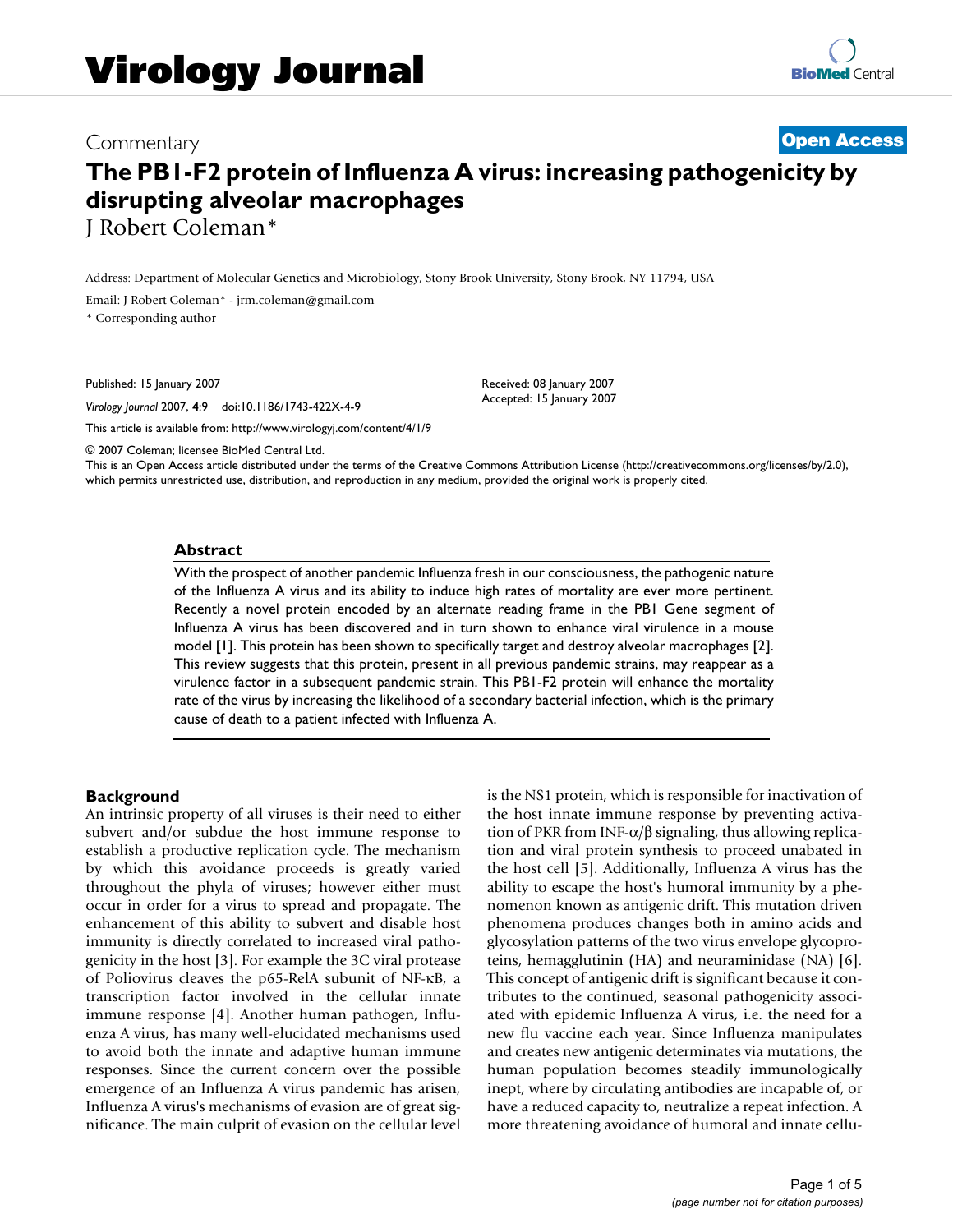lar immunity is the ability of Influenza A virus to reassort via the phenomena of antigenic shift. Since Influenza A virus is an eight-segmented minus-sense RNA virus, its segmented nature allows for the swapping and exchange of gene segments between different strains. Specifically this occurs by human influenza viruses swapping the HA glycoprotein, NA glycoprotein or polymerase (PB1, PB2, PA) segments with those of avian and pig Influenza A viruses. Therefore, a reassortment of gene segments has occurred creating an entirely novel Influenza A virus strain capable of infecting humans. [6]. In turn, the global human population is entirely immunologically naïve to these novel viruses and these viruses become the cause of pandemics that result in a vast number of human deaths; the most notably of which was the 1918 Spanish Flu that killed an estimated 30 to 50 million people [7].

## *Influenza A virus and the PB1-F2 protein*

Other additional mechanisms of host defense manipulation and avoidance by Influenza A virus exist including a novel alternate reading frame recently discovered in the PB1 polymerase gene segment. This reading frame is found in select Influenza A viruses and has been shown to impact host defense mechanisms and in turn enhance pathogenicity in vivo [1]. This protein, named PB1-F2, has an apoptotic induction effect on macrophages, thus reducing their ability to contribute to an immune response [8]. It has been previously suggested that this PB1-F2 protein contributes to viral pathogenicity solely because of it causes an inhibition of viral clearance, thus increasing cytoxicity [1]. However, it is possible that by directly targeting professional antigen presenting cells for destruction, the PB1-F2 can also contribute to Influenza A virus pathogenicity by increasing the probability of an opportunistic secondary bacterial infection. The major source of mortality associated with Influenza A infection is indeed these secondary bacterial infections [9].

The discovery of a novel protein that contributes to an increase in Influenza A virus pathogenicity is of great concern due to the impact that Influenza A virus has on both human health as well as on the economy. Globally it is estimated that between 300,000 to 500,000 people may die annually due to influenza virus infections [10]. In the United States, influenza viruses are the cause of widespread mortality and morbidity. For example, influenza viruses cause approximately 35,000 deaths each year in the United States [11]. In addition to the impact on human health, influenza virus infections are responsible for an estimated 200,000 hospitalizations, thus impacting the United States economy by an approximate cost of 23 billion dollars each year [12]. Although a productive viral infection can elicit disease in all age groups, serious, lifethreatening complications are markedly increased in children and elderly persons 65 years of age and over. By further elucidation of the various mechanisms that contribute to the pathogenic nature of Influenza A virus, there can be a beneficial impact on human health and the economy by way of enhancing vaccine development or increasing the effectiveness of antiviral drugs.

Specifically, Influenza A virus is an enveloped, eight segmented minus-sense RNA virus, that is a member of the orthomyxoviridae genus of viruses. Unique to Influenza A virus, compared to other lytic mammalian RNA viruses, is that all mRNA synthesis and genome replication occurs in the nucleus of the infected host cell [13]. Furthermore, Influenza A virus replication proceeds rapidly, evident by the completion of a replication cycle in 10 hours. Primarily Influenza A virus infects the respiratory tract via the inhalation of aerosols containing infectious virions. The infection and replication of Influenza A virus is cytolytic and is usually limited to superficial epithelial cells of the upper and lower respiratory tract. However, secondary sites of infection can occur, such as infections of nervous tissue, which results in Reye's syndrome- a condition characterized by acute encephalopathy [14].

# *PB1-F2 aiding in secondary bacterial infections?*

Despite Influenza A virus's speedy replication cycle and cytolytic properties, the major cause of death associated with an Influenza A virus infection is secondary bacterial pneumonia. The major pathogens associated with this complication are *Streptococcus pneumoniae*, *Staphylococcus aureus*, and *Haemophilus influenzae* [9]. One of the symptoms usually associated with flu, dry cough, is indicative of the loss of ciliated, mucous-producing epithelial cells as a result of the viral infection destroying these cells lining the respiratory tract [15]. The mucus produced by these cells in a normal, healthy individual serves to clear invading microorganisms as well as particulate matter [16]. However, during an Influenza A virus infection this clearance function is significantly impaired and therefore opportunistic bacteria can reside in the lung longer, and in turn establish a secondary infection which results in the increased death rate.

Besides the destruction of mucus producing lung epithelia cells, another possible contribution to secondary bacterial infection as the result of Influenza A infection is the targeted elimination of alveolar macrophages by the Influenza PB1-F2 protein. Initially precursors to macrophages, monoblasts, are produced in the bone marrow and secreted into the bloodstream where they become monocytes. Once monocytes exit the circulation and migrate into tissue, they differentiate into tissue specific resident macrophages, such as Kuppfer cells in the liver or alveolar macrophages in the lung [17]. These resident macrophages serve an immuno-surveillance function as a part of innate immunity, constantly eliminating foreign antigens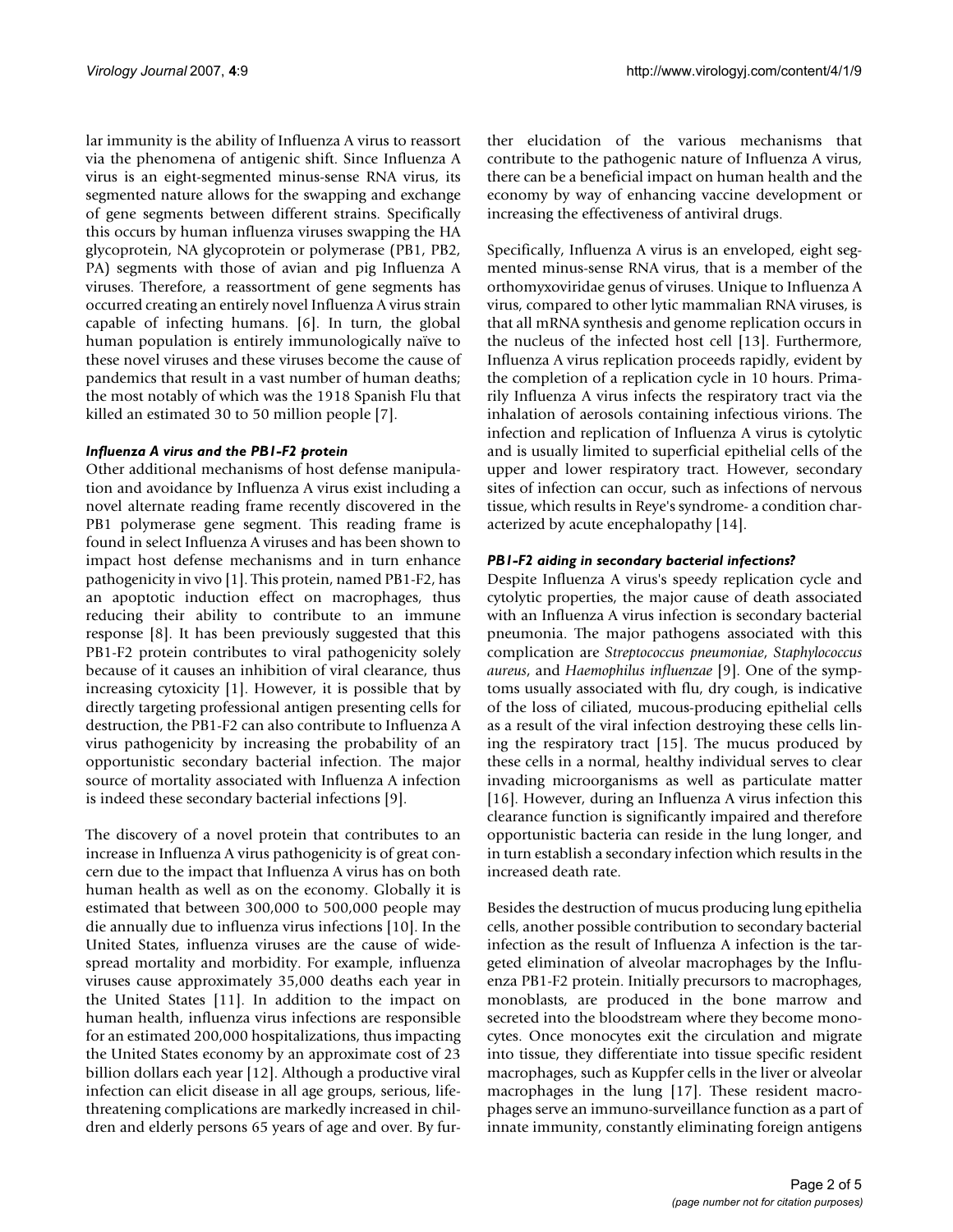from tissues and organs [18]. Alveolar macrophages, which are located at the air-tissue interface in the lung, are the initial cells that interact with inhaled microorganisms and particulate matter [19]. During normal respiration a human breathes in an estimated 7,000 liters of air per day [20]. Therefore, the alveolar macrophage's rapid recognition of invading pathogens via pattern recognition receptors (PRR) recognizing pathogen associated molecular patterns (PAMPS) and subsequent phagocytosis, is vital to maintaining healthy tissue [21]. Any impairment of these cells by PB1-F2 would greatly facilitate the establishment of a bacterial pulmonary infection. Also these resident macrophages communicate with the adaptive arm of the immune response via antigen presentation to CD4<sup>+</sup> T<sub>H</sub> cells. This antigen presentation results in clonal expansion of a given CD4+ T*H* cell lineage and subsequently a range of downstream effector functions are induced, such as cytotoxic T lymphocyte (CTL) activation, antibody production, and inflammation [22]. By PB1-F2 specifically targeting macrophages for elimination, the induction of the acquired immune response is delayed and debilitated. This will allow for reduced clearance of Influenza A virus. A prolonged presence in the host will increase damage to host tissue and also produce more infectious virions that will enable increased transmission. More importantly, any delay or impairment in the immune response by PB1- F2 mediated destruction of professional antigen presenting cells could facilitate an opportunistic bacterial infection.

The initial discovery of the PB1-F2 protein by Chen et al. occurred via a broad search for antigenic Influenza A viral peptides that are encoded by alternate reading frames. Chen et al. also examined if these novel polypeptides are presented by major histocompatibility complex I and in turn recognized by CD8+ CTL on the surface of infected cells. After scanning the Influenza A genome for this novel antigenic, CTL-activating peptide, it was found to correspond to a protein encoded by an alternate reading frame found within the PB1 gene segment [2]. A simple schematic representation of the PB1-F2 can be seen in Fig. 1 adapted from Lamb et al. 2001. It is believed this alternate reading frame initiates at a start site (+) 120 base pairs upstream from the PB1 gene reading frame and is expressed possibly due to ribosomal scanning [23]. Ribosomal scanning is the process by which the 40S subunit of the ribosome, after loading directly downstream of the 5' cap by the translation machinery, "scans" for an AUG triplet to initiate translation; however if the ribosome recognizes an AUG in an alternate reading frame, a novel polypeptide could be produced [24]. When analyzing the PB1-F2 protein, it was found to be rather short lived in the replication cycle, with its maximum expression occurring approximately 5 hours post-infection [2]. The protein was found to localize to the inner and outer membranes of mitochondria via a basic amphipathic helix in its C-terminus [25]. When localized to the mitochondria, PB1-F2 can induce a dramatic degradation of mitochondrial morphology, which results in the reduction of the membrane potential and the induction of apoptosis [26]. PB1-F2 possibly functions by creating nonspecific pores in lipid bilayer membranes [27]. Interestingly this apoptotic induction occurs in monocytes much more readily than in epithelial cells, which was confirmed experimentally in tissue culture. This apoptotic induction can occur both when the protein is expressed intracellularly or simply present extracellularly to the macrophages [23]. It has also been shown that this PB1-F2 protein is not required for replication due to the viability in tissue culture of knockout viruses lacking the PB1-F2 reading frame [1]; interestingly the PB1-F2 knockout strain did show a marked decrease, approximately 50%, in their ability to induce monocyte apoptosis.

In sum, these *in vitro* findings strongly suggested that the presence of the PB1-F2 protein would have an increasing effect on viral pathogenicity *in vivo*. This hypothesis was confirmed by a recent study conducted by Zamarin et al., which examined PB1-F2's contribution to Influenza A virus pathogenesis in a mouse model. Indeed a virus expressing the PB1-F2 was found to have an increased virulence when compared to a knockout virus lacking the



## Figure 1

**The bisistronic PB1 gene segment of Influenza A Virus**. Here we see the two open reading frames of the PB1 gene segment of Influenza A Virus. The red segment corresponds to the alternate reading frame that encodes the PB1- F2 protein whose start site is 120 bp downstream of the PB1 polymerase gene. This figure was adapted form Lamb et al. 2001 [23].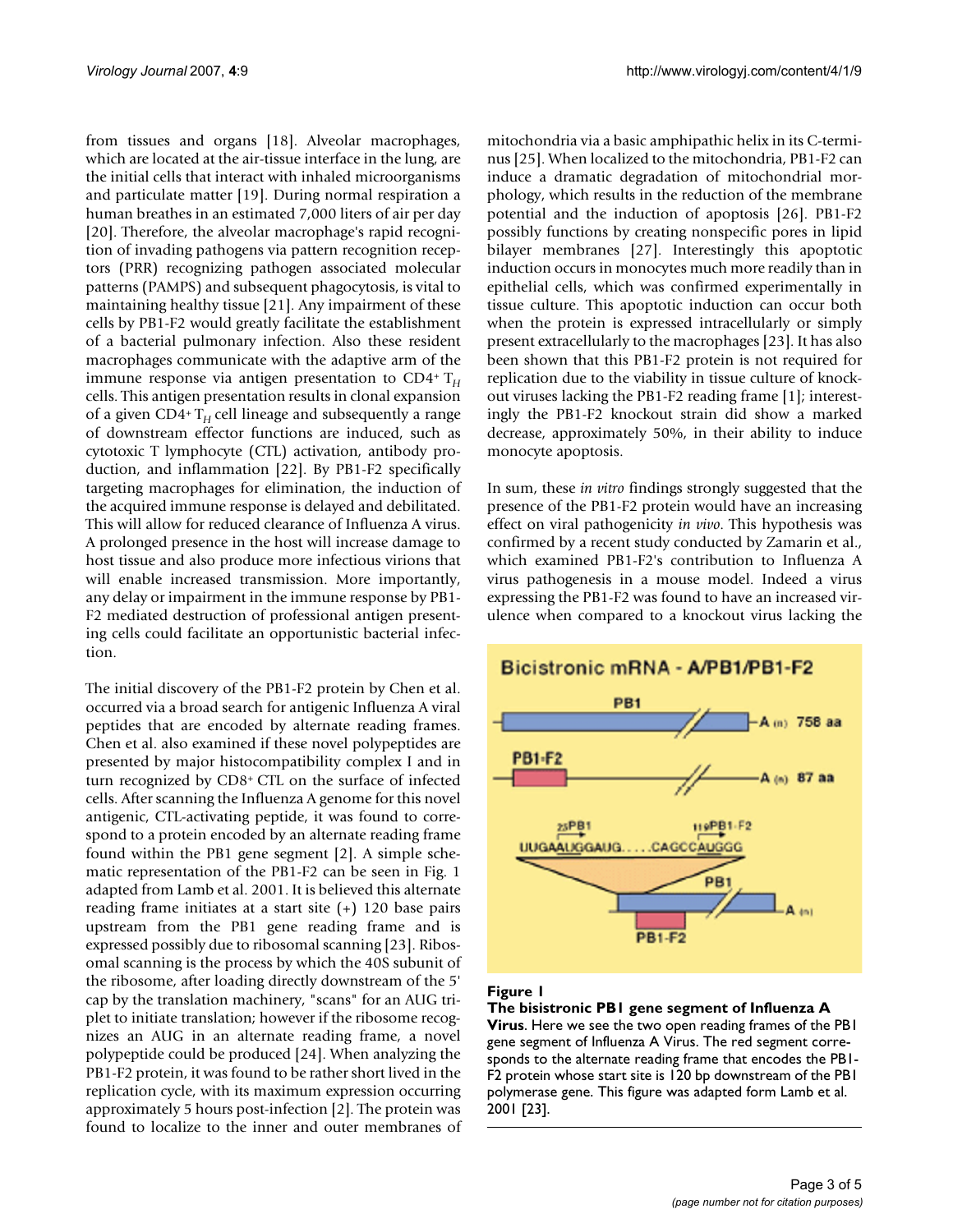alternate reading frame. Also the presence of higher viral titers in the lungs of mice infected with a PB1-F2 expressing strain demonstrated a reduction in the animal's ability to clear the virus as well as mount an effective immune response [1]. Since PB1-F2 is found to have an apoptotic effect on professional antigen presenting cells, the PB1-F2 mediated killing of these cells could impede antigen presentation to the adaptive arm of the immune response, thus allowing for the increased pathogenicity of the virus.

Interestingly this alternate reading frame is found in the pandemic strains of 1968, 1957, and the infamous 1918 strain [1]. Indeed these viruses have a markedly pathogenic phenotype evident by the staggering death rates associated with each pandemic strain. All previous conclusions suggest that the increased pathogenicity of viruses encoding this protein is solely due to the virus's ability to reduce its own antigen presentation as well as reduce viral clearance. However, it is known that the major cause of death associated with an Influenza A virus infection is the establishment of a secondary bacterial infection [9]. Granted the cytotoxic, primary Influenza A infection is vastly damaging and PB1-F2 contributes to viral virulence by inducing apoptosis in macrophages. This targeted elimination of macrophages increases virulence by reducing antigen presentation and preventing crosstalk between the innate and adaptive arms of the immune system. However, the pathogenic enhancement of the PB1-F2 expressing viruses may also be due to an infected host's increased susceptibility to a secondary bacterial infection. This is an intriguing possibility and one that has been overlooked by previous studies.

# **Conclusion**

Currently it has been found after large-scale, exhaustive sequence analysis of avian Influenza A virus isolates that the PB1-F2 transcript is under the highest positive selective pressure for nonsynonymous substitutions [28]. This combined with the emerging threat of a possible human pandemic of Influenza A virus brings the enhancement of pathogenicity by PB1-F2 to the forefront. The World Health Organization's (WHO) policy now is to recommend the stockpiling of antibiotics to combat secondary bacterial infections associated with an outbreak of pandemic Influenza A virus [29]. If one could also develop an antiviral antagonist of the PB1-F2 protein (especially due to its ability to induce macrophage apoptosis when present extracellularly) the targeted destruction of professional antigen presenting cells could be inhibited. Therefore, the ability to clear virus and more importantly to fend off opportunistic bacterial infections would be maintained. The inhibition of PB1-F2 could prove to have a profound effect on human health because this could reduce the high rates of mortality associated with pandemic and epidemic Influenza A viruses carrying this alternate reading frame.

## **Acknowledgements**

The author would like to thank Lisa M. Runco for her editorial advice. Also the author is supported in part by The American Foundation for Aging Research.

#### **References**

- 1. Zamarin D, *et al.*: **[Influenza A virus PB1-F2 protein contributes](http://www.ncbi.nlm.nih.gov/entrez/query.fcgi?cmd=Retrieve&db=PubMed&dopt=Abstract&list_uids=16873254) [to viral pathogenesis in mice.](http://www.ncbi.nlm.nih.gov/entrez/query.fcgi?cmd=Retrieve&db=PubMed&dopt=Abstract&list_uids=16873254)** *J Virol* 2006, **80(16):**7976-83.
- 2. Chen W: **[A novel influenza A virus mitochondrial protein that](http://www.ncbi.nlm.nih.gov/entrez/query.fcgi?cmd=Retrieve&db=PubMed&dopt=Abstract&list_uids=11726970) [induces cell death.](http://www.ncbi.nlm.nih.gov/entrez/query.fcgi?cmd=Retrieve&db=PubMed&dopt=Abstract&list_uids=11726970)** *Nat Med* 2001, **7(12):**1306-12.
- 3. Smith H: **[Mechanisms of virus pathogenicity.](http://www.ncbi.nlm.nih.gov/entrez/query.fcgi?cmd=Retrieve&db=PubMed&dopt=Abstract&list_uids=4565236)** *Bacteriol Rev* 1972, **36(3):**291-310.
- 4. Neznanov N, *et al.*: **[Proteolytic cleavage of the p65-RelA subu](http://www.ncbi.nlm.nih.gov/entrez/query.fcgi?cmd=Retrieve&db=PubMed&dopt=Abstract&list_uids=15845545)[nit of NF-kappaB during poliovirus infection.](http://www.ncbi.nlm.nih.gov/entrez/query.fcgi?cmd=Retrieve&db=PubMed&dopt=Abstract&list_uids=15845545)** *J Biol Chem* **280(25):**24153-8. 2005 Jun 24; Epub 2005 Apr 21
- 5. Salvatore M, *et al.*: **[Effects of influenza A virus NS1 protein on](http://www.ncbi.nlm.nih.gov/entrez/query.fcgi?cmd=Retrieve&db=PubMed&dopt=Abstract&list_uids=11773396) [protein expression: the NS1 protein enhances translation](http://www.ncbi.nlm.nih.gov/entrez/query.fcgi?cmd=Retrieve&db=PubMed&dopt=Abstract&list_uids=11773396) [and is not required for shutoff of host protein synthesis.](http://www.ncbi.nlm.nih.gov/entrez/query.fcgi?cmd=Retrieve&db=PubMed&dopt=Abstract&list_uids=11773396)** *J Virol* 2002, **76(3):**1206-12.
- 6. Steinhauer DA, *et al.*: **[Genetics of influenza virus.](http://www.ncbi.nlm.nih.gov/entrez/query.fcgi?cmd=Retrieve&db=PubMed&dopt=Abstract&list_uids=12429695)** *Annu Rev Genet* 2002, **36:**305-332.
- 7. Russell CJ, *et al.*: **[The genesis of a pandemic influenza virus.](http://www.ncbi.nlm.nih.gov/entrez/query.fcgi?cmd=Retrieve&db=PubMed&dopt=Abstract&list_uids=16269328)** *Cell* 2005, **123:**368-371.
- 8. Zamarin D, *et al.*: **[Influenza virus PB1-F2 protein induces cell](http://www.ncbi.nlm.nih.gov/entrez/query.fcgi?cmd=Retrieve&db=PubMed&dopt=Abstract&list_uids=16201016) [death through mitochondrial ANT3 and VDAC1.](http://www.ncbi.nlm.nih.gov/entrez/query.fcgi?cmd=Retrieve&db=PubMed&dopt=Abstract&list_uids=16201016)** *PLoS Pathog* 2005, **1(1):**e4. Epub 2005 Sep 30
- 9. Sethi S: **[Bacterial pneumonia. Managing a deadly complica](http://www.ncbi.nlm.nih.gov/entrez/query.fcgi?cmd=Retrieve&db=PubMed&dopt=Abstract&list_uids=11899549)[tion of influenza in older adults with comorbid disease.](http://www.ncbi.nlm.nih.gov/entrez/query.fcgi?cmd=Retrieve&db=PubMed&dopt=Abstract&list_uids=11899549)** *Geriatrics* 2002, **57(3):**56-61.
- 10. **Influenza Report** 2006 [\[http://www.InfluenzaReport.com.\]](http://www.InfluenzaReport.com.). Flying Publisher: Paris
- 11. Thompson WW, *et al.*: **[Mortality associated with influenza and](http://www.ncbi.nlm.nih.gov/entrez/query.fcgi?cmd=Retrieve&db=PubMed&dopt=Abstract&list_uids=12517228) [respiratory syncytial virus in the United States.](http://www.ncbi.nlm.nih.gov/entrez/query.fcgi?cmd=Retrieve&db=PubMed&dopt=Abstract&list_uids=12517228)** *JAMA* 2003, **289:**179-186.
- 12. Cram P, *et al.*: **[Influenza: Cost of illness and considerations in](http://www.ncbi.nlm.nih.gov/entrez/query.fcgi?cmd=Retrieve&db=PubMed&dopt=Abstract&list_uids=11303411) [the economic evaluation of new and emerging therapies.](http://www.ncbi.nlm.nih.gov/entrez/query.fcgi?cmd=Retrieve&db=PubMed&dopt=Abstract&list_uids=11303411)** *Pharmacoeconomics* 2001, **19:**223-230.
- 13. Neuman G, *et al.*: **[Orthomyxovirus replication, transcription,](http://www.ncbi.nlm.nih.gov/entrez/query.fcgi?cmd=Retrieve&db=PubMed&dopt=Abstract&list_uids=15298169) [and polyadenylation.](http://www.ncbi.nlm.nih.gov/entrez/query.fcgi?cmd=Retrieve&db=PubMed&dopt=Abstract&list_uids=15298169)** *Curr Top Microbiol Immunol* 2004, **283:**121-43.
- 14. Belay ED: **[Reye's syndrome in the United States from 1981](http://www.ncbi.nlm.nih.gov/entrez/query.fcgi?cmd=Retrieve&db=PubMed&dopt=Abstract&list_uids=10228187) [through 1997.](http://www.ncbi.nlm.nih.gov/entrez/query.fcgi?cmd=Retrieve&db=PubMed&dopt=Abstract&list_uids=10228187)** *N Engl J Med* **340(18):**1377-82. 1999 May 6;
- 15. Bergen GA, *et al.*: **[Influenza. More than mom and chicken soup.](http://www.ncbi.nlm.nih.gov/entrez/query.fcgi?cmd=Retrieve&db=PubMed&dopt=Abstract&list_uids=8849975)** *J Fla Med Assoc* 1996, **83(1):**19-22.
- 16. Chilvers MA: **[Local mucociliary defence mechanisms.](http://www.ncbi.nlm.nih.gov/entrez/query.fcgi?cmd=Retrieve&db=PubMed&dopt=Abstract&list_uids=16263440)** *Paediatr Respir Rev* 2000, **1(1):**27-34.
- 17. van Furth R: **[Origin and turnover of monocytes and macro](http://www.ncbi.nlm.nih.gov/entrez/query.fcgi?cmd=Retrieve&db=PubMed&dopt=Abstract&list_uids=2644082)[phages.](http://www.ncbi.nlm.nih.gov/entrez/query.fcgi?cmd=Retrieve&db=PubMed&dopt=Abstract&list_uids=2644082)** *Curr Top Pathol* 1989, **79:**125-150.
- 18. Lehnert BE: **[Pulmonary and thoracic macrophage subpopula](http://www.ncbi.nlm.nih.gov/entrez/query.fcgi?cmd=Retrieve&db=PubMed&dopt=Abstract&list_uids=1396454)[tions and clearance of particles from the lung.](http://www.ncbi.nlm.nih.gov/entrez/query.fcgi?cmd=Retrieve&db=PubMed&dopt=Abstract&list_uids=1396454)** *Environ Health Perspect* 1992, **97:**17-46.
- 19. Sibille Y, *et al.*: **[Macrophages and polymorphonuclear neu](http://www.ncbi.nlm.nih.gov/entrez/query.fcgi?cmd=Retrieve&db=PubMed&dopt=Abstract&list_uids=2405761)[trophils in lung defense and injury.](http://www.ncbi.nlm.nih.gov/entrez/query.fcgi?cmd=Retrieve&db=PubMed&dopt=Abstract&list_uids=2405761)** *Am Rev Respir Dis* 1990, **141:**471-501.
- 20. Martin TR: **[Recognition of bacterial endotoxin in the lungs.](http://www.ncbi.nlm.nih.gov/entrez/query.fcgi?cmd=Retrieve&db=PubMed&dopt=Abstract&list_uids=10919975)** *Am J Respir Cell Mol Biol* 2000, **23:**128-132.
- 21. Medzhitov R, *et al.*: **[Decoding the Patterns of Self and Nonself](http://www.ncbi.nlm.nih.gov/entrez/query.fcgi?cmd=Retrieve&db=PubMed&dopt=Abstract&list_uids=11951031) [by the Innate Immune System.](http://www.ncbi.nlm.nih.gov/entrez/query.fcgi?cmd=Retrieve&db=PubMed&dopt=Abstract&list_uids=11951031)** *Science* **296(5566):**298-300. 12 April 2002
- 22. Goldsby R, *et al.*: *Kuby Immunology Cp2* 4th edition. W.H. Freeman And Company, New York; 2001:27.
- 23. Lamb R, *et al.*: **[Death by influenza virus protein.](http://www.ncbi.nlm.nih.gov/entrez/query.fcgi?cmd=Retrieve&db=PubMed&dopt=Abstract&list_uids=11726965)** *Nat Med* 2001, **7(12):**1286-8.
- 24. Jackson RJ: **[Alternative mechanisms of initiating translation of](http://www.ncbi.nlm.nih.gov/entrez/query.fcgi?cmd=Retrieve&db=PubMed&dopt=Abstract&list_uids=16246087) [mammalian mRNAs.](http://www.ncbi.nlm.nih.gov/entrez/query.fcgi?cmd=Retrieve&db=PubMed&dopt=Abstract&list_uids=16246087)** *Biochem Soc Trans* 2005, **33(Pt 6):**1231-41.
- 25. Gibbs JS: **[The influenza A virus PB1-F2 protein targets the](http://www.ncbi.nlm.nih.gov/entrez/query.fcgi?cmd=Retrieve&db=PubMed&dopt=Abstract&list_uids=12805420) [inner mitochondrial membrane via a predicted basic](http://www.ncbi.nlm.nih.gov/entrez/query.fcgi?cmd=Retrieve&db=PubMed&dopt=Abstract&list_uids=12805420) [amphipathic helix that disrupts mitochondrial function.](http://www.ncbi.nlm.nih.gov/entrez/query.fcgi?cmd=Retrieve&db=PubMed&dopt=Abstract&list_uids=12805420)** *J Virol* 2003, **77(13):**7214-24.